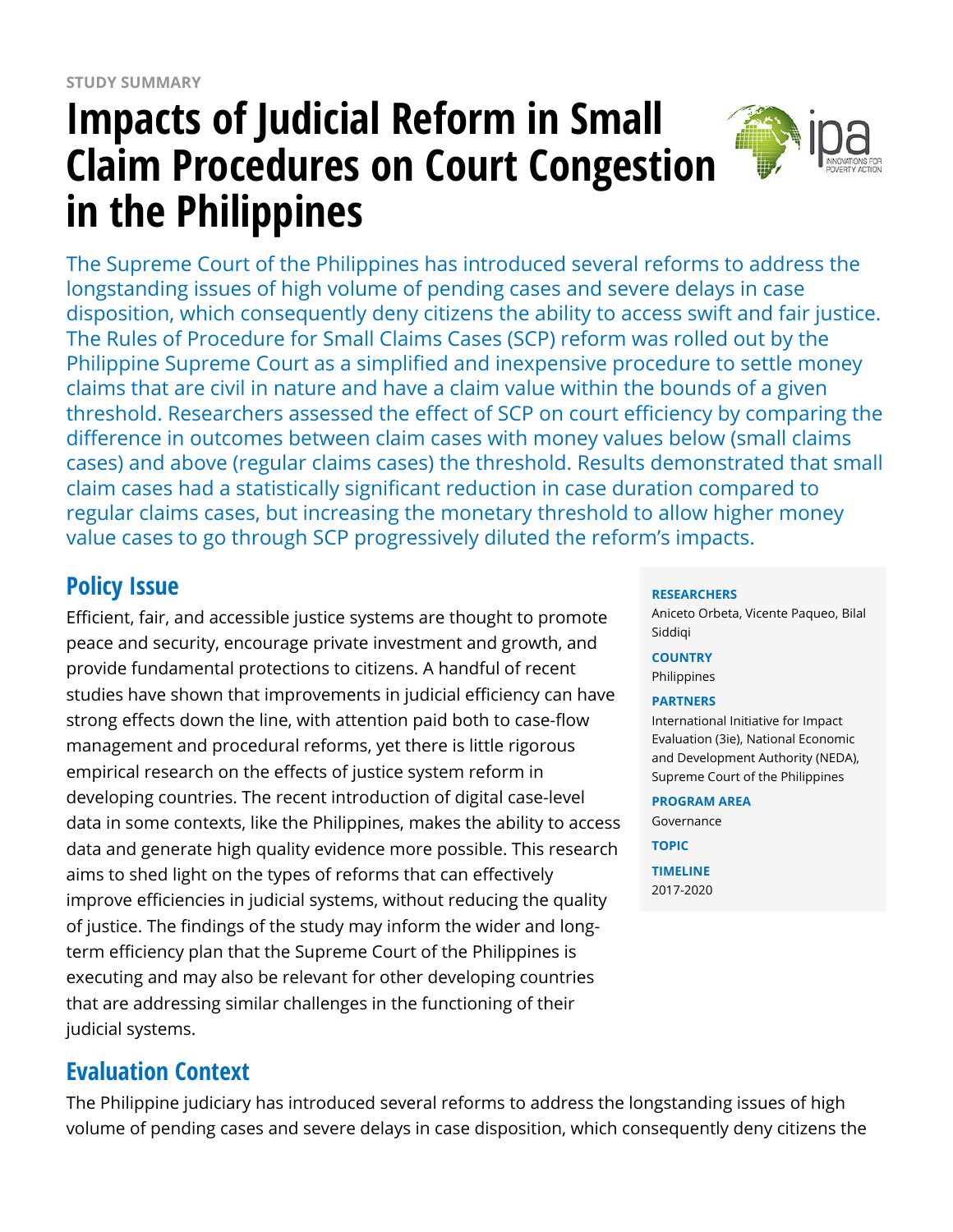ability to access swift and fair justice. The Rules of Procedure for Small Claims Cases (SCP) reform was rolled out by the Philippine Supreme Court as a simplified and inexpensive procedure to settle money claims that are civil in nature and have a claim value within the bounds of a given threshold. By offering litigants the opportunity to bypass regular court procedure, the reform has the twin objectives of speeding up new cases and reducing the incoming workload on judges, enabling them to focus on decongesting courts.

# **Details of the Intervention**

*[Note: This study is not a randomized controlled trial.]*

Researchers assessed the effect of SCP on court efficiency by comparing the difference in outcomes between claim cases with money values below (small claims cases) and above (regular claims cases) the threshold. $^{\rm 1}$  They measured court efficiency by case duration $^{\rm 2}$  and proportion of cases disposed within 60 days. $^3$  To ensure a unified analysis across the changes in SCP threshold over the years, they centered the value of the money claim by calculating the difference between the actual value of the money claim and the prevailing threshold at the time the case has been filed. They analyzed administrative records from 82 first level courts adopting the eCourt case management system across highly urbanized cities in select judicial regions. They also conducted interviews with 58 judicial stakeholders and an online survey with 1,579 judges and clerks of court to gather more insights on their experiences and perceptions of the SCP reform.

## **Results and Policy Lessons**

Researchers found that small claim cases had a statistically significant reduction in case duration compared to regular claims cases. They also found that overall small claims cases had a higher but statistically insignificant proportion of cases resolved in 60 days and a significantly lower proportion of cases resolved in 30 days. They attribute this reduction in cases disposed in 30 days to a surge in small claim cases, 2.6 times the number of regular cases, from 2016-2018. From the interviews, they learned that there are factors outside the court's control that may lessen its effect, including delays in issuance of summons, difficulties in execution of decision, unavailability of parties, and full court calendars.

The findings suggest that increasing the monetary threshold to allow higher money value cases to go through SCP progressively diluted the reform's impacts. The reform's impacts are largest for the lowest monetary threshold (Php 100,000), mixed for the second lowest threshold (Php 200,000); and mixed and less significant across all thresholds that have been implemented over the course of the reform. Researchers conclude that threshold-setting is key to the success of the SCP reform, and secular increases to the threshold are unlikely to yield consistently efficiency improving impacts. Setting up a robust research framework to continue monitoring the effects of future threshold increases is essential to ensure that the SCP reform yields efficiency-enhancing impacts.

*A rigorous evaluation of the intervention is needed to measure impact on efficiencies in judicial systems.*

## **Sources**

[1] Researchers used Regression Discontinuity Design (RDD) to compare observations slightly below